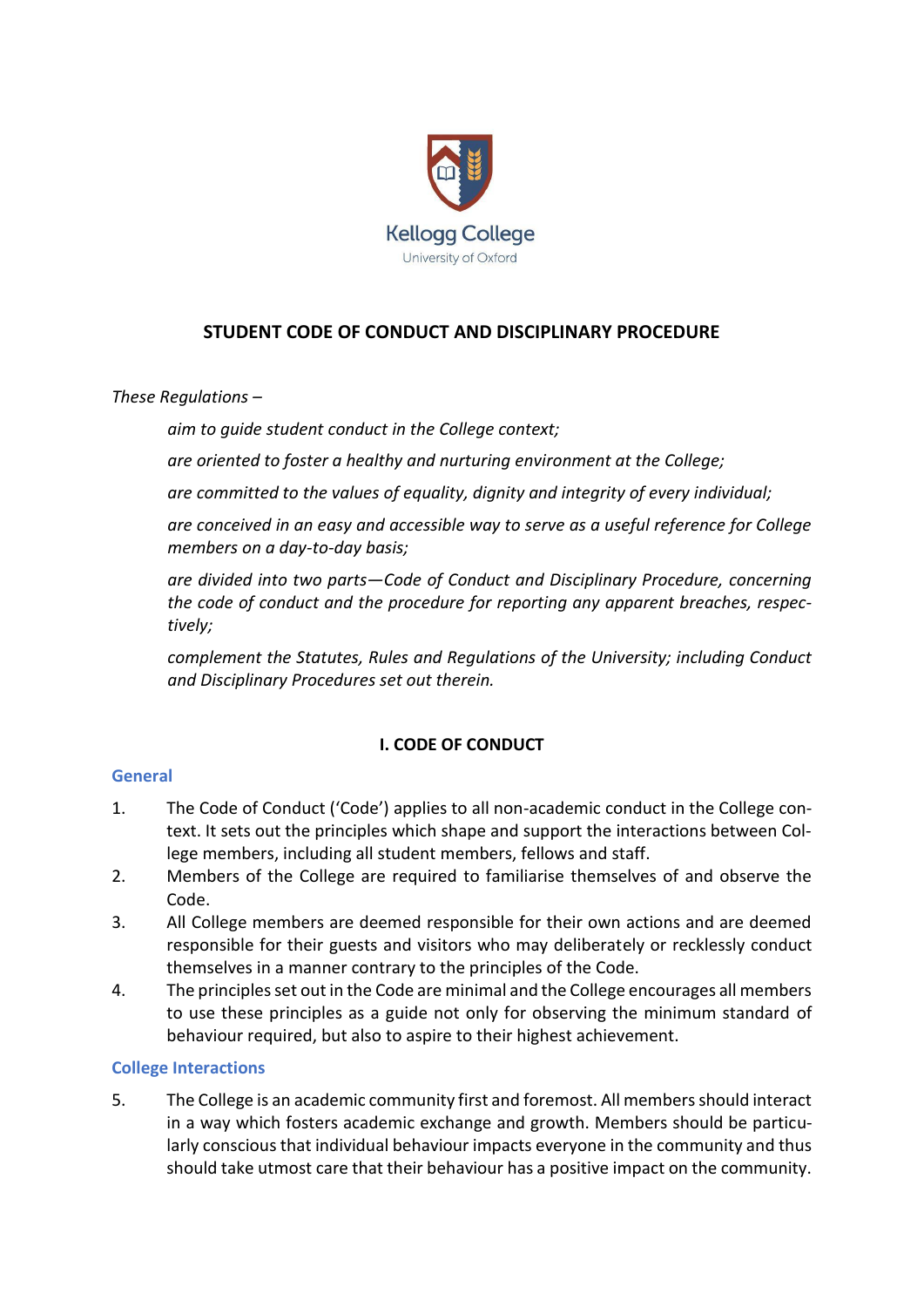- 6. Members have a duty to interact in a courteous and respectful way at all times. This includes interactions both on and off the College premises, including online and on social media, and in relation to College activities whether academic, sporting, social, cultural or other.
- 7. Examples of conduct in breach of this Code include:
	- (i) Discrimination, or unfavourable treatment of others because of their race, sex, sexual orientation, age, disability, gender reassignment, religion, pregnancy and marital status;
	- (ii) Harassment, or unwanted and unwarranted conduct which has the purpose, or effect of violating another person's dignity, or creating an intimidating, hostile, degrading, humiliating or offensive environment for another person, including sexual or racial harassment, and examples of behaviour covered under the [University Harassment Policy;](https://edu.admin.ox.ac.uk/university-policy-on-harassment#collapse1072116)
	- (iii) Bullying, intimidation, and victimisation;
	- (iv) Violent, indecent, disorderly, threatening or offensive behaviour;
	- (v) Fraudulent or dishonest behaviour intended to deceive or mislead others;
	- (vi) Conduct which disrupts teaching, study, research, sports, administrative business, social activities and the residential life in College;
	- (vii) Conduct which disrupts the lawful exercise of freedom of speech;
	- (viii) Conduct in breach of the Statutes and Regulations of the University.
- 8. Members are reminded that conduct which is considered unlawful or criminal is also in breach of this Code. This includes conduct likely to cause injury to others, including violence or threatening behaviour towards others. Those found to have committed an unlawful act by a court of law in relation to a College activity, may also be found in breach of this Code, and thus have penalties imposed under the Disciplinary Procedure.
- 9. When in doubt about the expected behaviour or conduct in a specific context, members of the College are welcome to consult other members including their College Advisor, or approach the Dean, the Senior Tutor or the Domestic Bursar for advice.

## **College Property**

- 10. Members of the College have a duty to preserve the College premises and facilities. All care should be taken to avoid any damage to the College buildings and property.
- 11. Members should report any concerns about safety and security at the College to the Domestic Bursar.
- 12. Smoking including vaping is forbidden throughout the College.
- 13. Those living in College residence should abide by the rules of residence, and a breach of those rules may also be considered a breach of this Code.

## **II. DISCIPLINARY PROCEDURE**

## **General**

- 14. The Disciplinary Procedure ('Procedure') may be initiated by any College member who reports of an apparent breach of the Code by a Student Member.
- 15. Before reporting an apparent breach, members are encouraged to approach the Dean, or as appropriate, the Senior Tutor, Equality & Harassment Advisers, LGBTQ Fellow,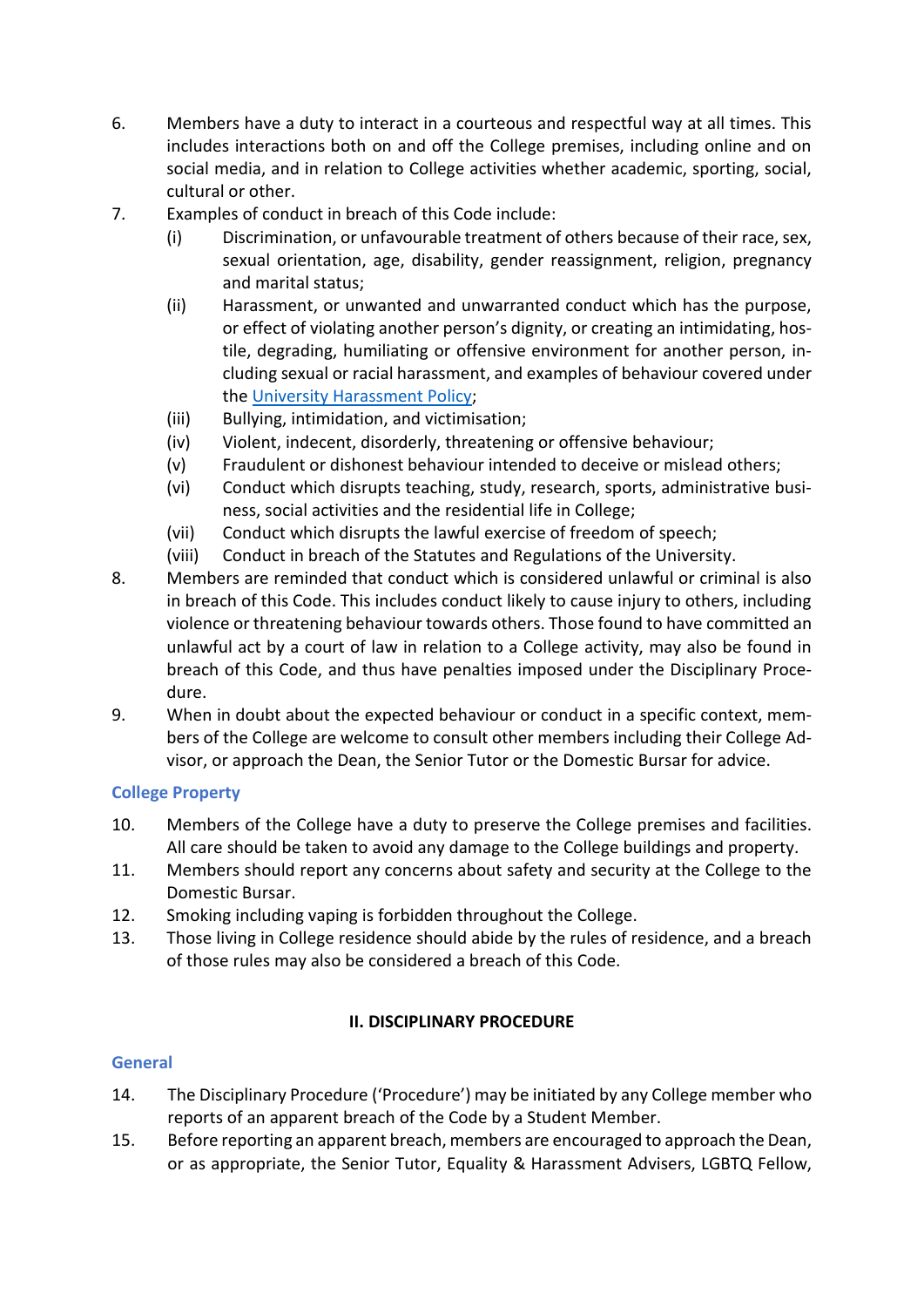BAME Fellow, Disability Co-ordinator or Junior Dean for advice and support, including to explore whether a report may be necessary in a particular case, or whether a resolution can be sought informally. Where appropriate, the College encourages members to pursue informal resolution of matters arising under the Code before reporting the breach to the Dean.

16. Members may choose to approach, as appropriate, any support services such as the University Counselling Service, before, during or after this Procedure is initiated. Members who feel that they have been subject to harassment can also contact the University Harassment Advisory Service for specialised and sensitive advice. The Service is also available to those against whom an allegation of harassment has been made.

#### **Reporting**

- 17. A report may be made by an individual or a group of individuals against any apparent breach of the Code by one or more Student Members. This includes Fellows who are not staff members, such as Emeritus Fellows, Research Fellows, and members of the Common Room, who may make a report or be reported against under this Procedure.
- 18. Only individuals, who at the time of making the report are members of the College, as students, fellows or staff may make a report under this Procedure. Similarly, the Student Member against whom a report is made, must also be a member of the College at the time the report is made. Exceptionally, reports may be made by members of other colleges against a Student Member of Kellogg, should the matter be arising in the Kellogg College context. Reports involving members of other colleges which arise outside of the Kellogg College context will not normally be admitted under this Procedure.
- 19. Once made, the report can continue on its course under this Procedure even after the individual or the Student Member have left the College, though every effort will be made to decide a report swiftly and while those concerned with the report are still members of the College.
- 20. A report is made either:
	- (i) in writing to the Dean; or
	- (ii) by completing th[e reporting form](https://www.kellogg.ox.ac.uk/wp-content/uploads/2021/09/Breach-of-Code-of-Conduct-Reporting-Form-2021.docx) (Annexure A) and submitting it to the College Administrator, via email to college.administrator@kellogg.ox.ac.uk
- 21. The report should be concise, setting out the essence of the apparent breach with clarity. It should also identify if a remedy (viz. those specified in section 61) is being sought.
- 22. Reports should be contemporaneous and should be made as soon as reasonably possible after a matter arises. Reports made later than three months of a matter arising may not be admitted. This includes reporting for continuing or recurring matters which should be reported without delay, and within three months of the last apparent breach of the Code. The Dean, who receives all reports, may take into account justifiable reasons for delay in making a report, before admitting it for review.
- 23. Reports should not be anonymous. They need to identify the individual making the report and the Student Member who may have breached the Code. Once made, the individual making the report, the Student Member or anyone involved in the review of the report, may request for the report to be treated confidentially. Principles of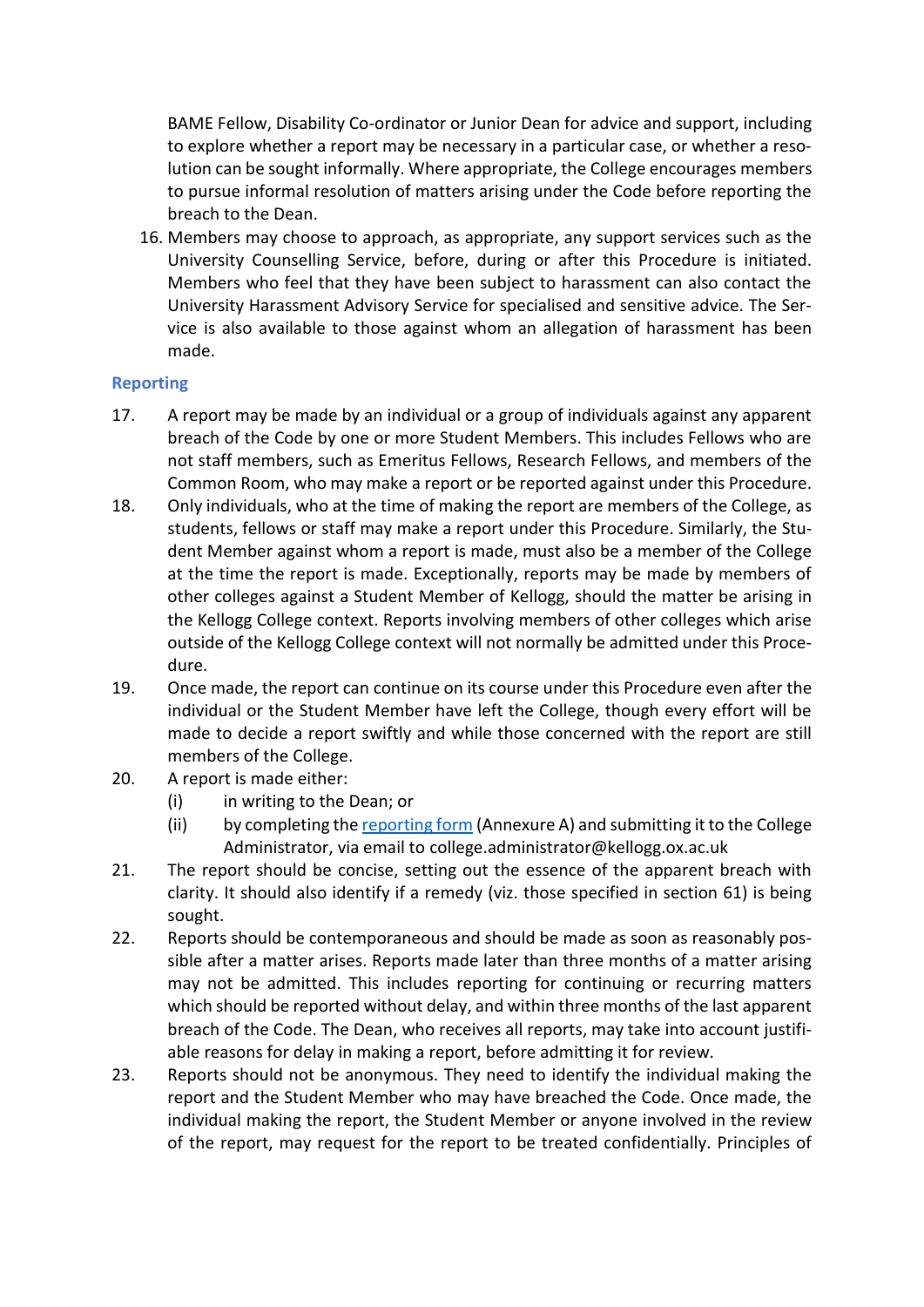natural justice should be observed where the identities of those involved are not disclosed, for example, to ensure that the Student Member who is believed to have committed the breach fully understands the case against them; or to ensure that the individual making the report is not at risk of intimation or retribution.

#### **Dean's Review**

- 24. All reports will be reviewed by the Dean.
- 25. If the report concerns a sufficiently serious criminal offence or another violation of the law, the Dean shall refer the matter to the Police or the Proctors, as appropriate; and where the Student Member is subject to criminal proceedings arising out of the apparent breach of the Code, the Dean shall not normally proceed with the review until the criminal proceedings have concluded, other than by imposing a penalty envisaged under section 61 as an interim measure.
- 26. If the report concerns harassment as defined under this Code or the University Harassment Policy, the Dean may, in consultation with the Academic Office, appoint an experienced mediator or conciliator acceptable to both parties, who may initiate a confidential procedure as soon as reasonably possible to begin to seek a resolution. The normal expectation is that resolution would be achieved within four weeks of the initial meetings with the parties. Any agreed outcome will be recorded in writing and made available to the parties involved.
- 27. In the first instance, the Dean may approach the parties to the report to resolve the issue informally. The Dean may then approach the Student Member to either admit the apparent breach or to deny it and have the review continue.
- 28. If the Student Member admits the breach, the Dean shall record the admission and provide a decision, including a penalty such as those envisaged in paragraphs (i)-(vii) of section 61.
- 29. If the Student Member denies the breach, the Dean shall consult the individual who made the report and the Student Member to resolve the matter arising in the report. The Dean may also consult other college members and/or invite them to provide further material which helps either establish or dismiss the apparent breach. It is important that all relevant material is provided to the Dean at this stage since additional material cannot be considered on appeal.
- 30. The Dean shall make every effort to make a decision as soon as reasonably possible and within four weeks of the receipt of the report. The decision will be conveyed to the individual who made the report as well as the Student Member. If a breach is established, a record of the decision will be kept on the file of the Student Member for such duration as they are a member of the College. It will be destroyed thereafter.

#### **Disciplinary Committee**

- 31. A Disciplinary Committee comprising the Senior Fellow (as the Chair), an Official Fellow, and an MCR Representative, will be appointed by the President at the beginning of each academic year.
- 32. The Disciplinary Committee may receive a report for review in two instances:
	- (i) If the report is of sufficiently serious nature, the Dean may directly refer it to the Disciplinary Committee for review. If the report was made orally or in writing to the Dean, the Dean shall complete the reporting form (Annexure A) when referring the report to the Disciplinary Committee;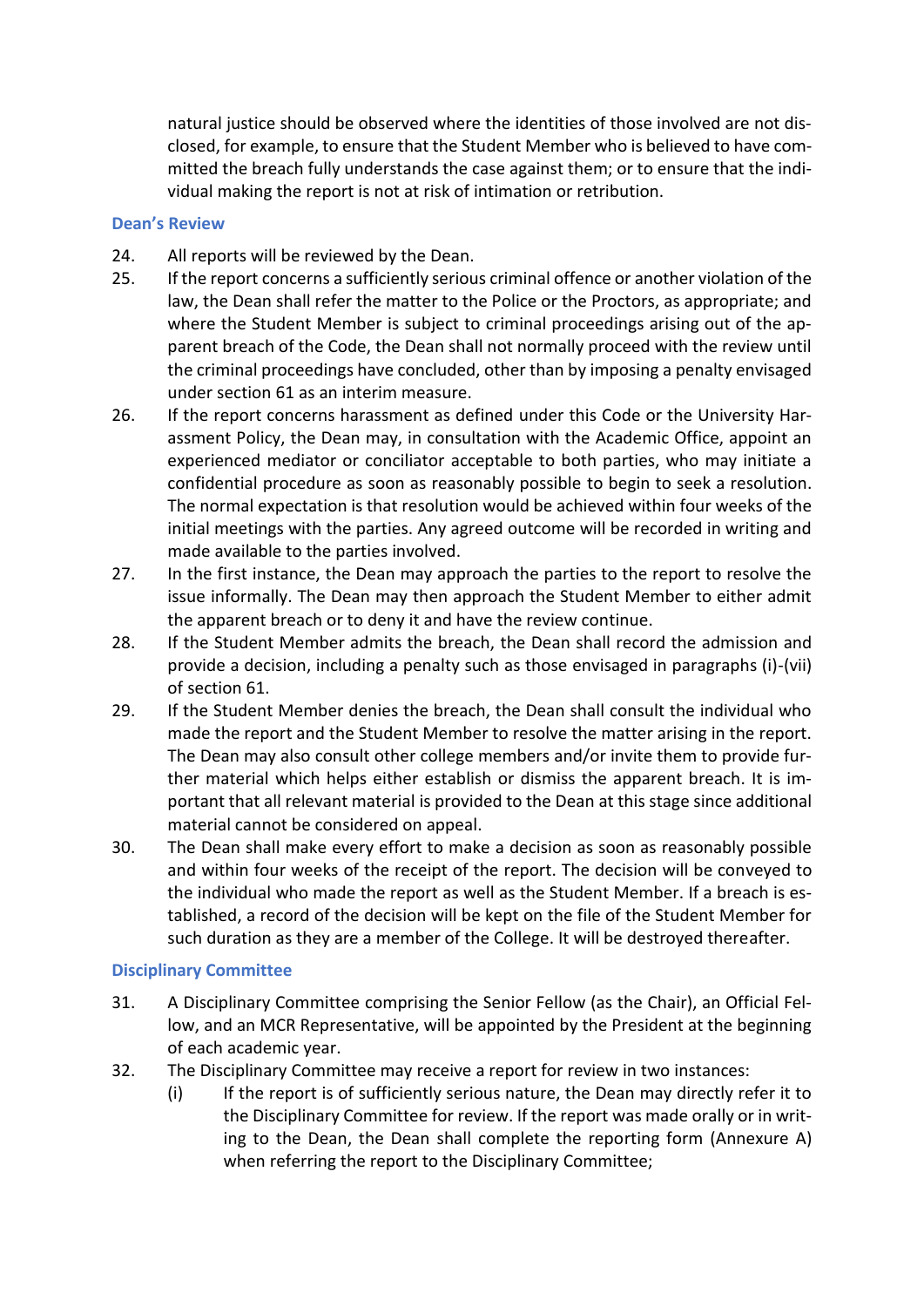- (iii) The Student Member may choose to appeal the decision of the Dean to the Disciplinary Committee as soon as reasonably possible and within two weeks of the decision being notified. An appeal by the Student Member may be made by completing the appeal form (Annexure B) and submitting it to the College Administrator, via email at xxx@kellogg.ox.ac.uk.
- 33. Upon receipt of a report or an appeal, members of the Disciplinary Committee must confirm that they have no actual or apparent interest in the matter arising therein. If a member reports of any conflict of interest, they may be replaced by another Official Fellow for the purposes of the review of the concerned report, by the President.
- 34. The Disciplinary Committee will approach the Student Member to either admit the apparent breach or deny it and have the review continue.
- 35. A meeting may be arranged to discuss the report with the individual who made the report (including the Dean) and the Student Member named therein. The Disciplinary Committee may decide to meet them either individually or collectively. If one of the parties to the report is consulted in person, the others too will be provided a chance to meet the Disciplinary Committee, to ensure equity of access.
- 36. Those invited to attend a meeting with the Disciplinary Committee may choose to bring another College member with them for support. Student Members are also entitled to bring a representative of the Student Union to a meeting with the Disciplinary Committee.
- 37. At any point after the receipt of the report, and if the report is not an appeal, the Disciplinary Committee may invite the individual and/or the Student Member to provide further material which helps either establish or dismiss the apparent breach. The Disciplinary Committee may also invite other College members, who are required to cooperate with the Disciplinary Committee in the review process.
- 38. If the report before the Disciplinary Committee is an appeal against the Dean's decision, no new material should be brought before the Disciplinary Committee, unless the individual making the report or the Student Member (or another member bringing forth the new material) can show that such material, though relevant, was not available at the time the Dean decided the matter.
- 39. The Disciplinary Committee shall provide reasonable notice, of no less than two days, for anyone to comply with its invitation to meet or provide further material relevant in the determination of a report.
- 40. Penalties such as those envisaged under section 61 may be imposed as interim measures for the duration of the review by the Disciplinary Committee, extending to the period a decision of the Disciplinary Committee may be on appeal.
- 41. If a report appears vexatious or malicious, the Disciplinary Committee may dismiss the report without reaching a decision. The Disciplinary Committee may, in such cases, impose a penalty such as those envisaged in section 61.
- 42. The Disciplinary Committee shall consider all views and material presented before it, impartially and thoroughly, to decide whether a breach is established on a balance of probabilities.
- 43. The Disciplinary Committee shall make every effort to reach a decision based on consensus, but a simple majority may suffice to reach a decision where a consensus cannot be reached.
- 44. The Disciplinary Committee shall make every effort to reach a decision as soon as reasonably possible and within four weeks of the receipt of the report.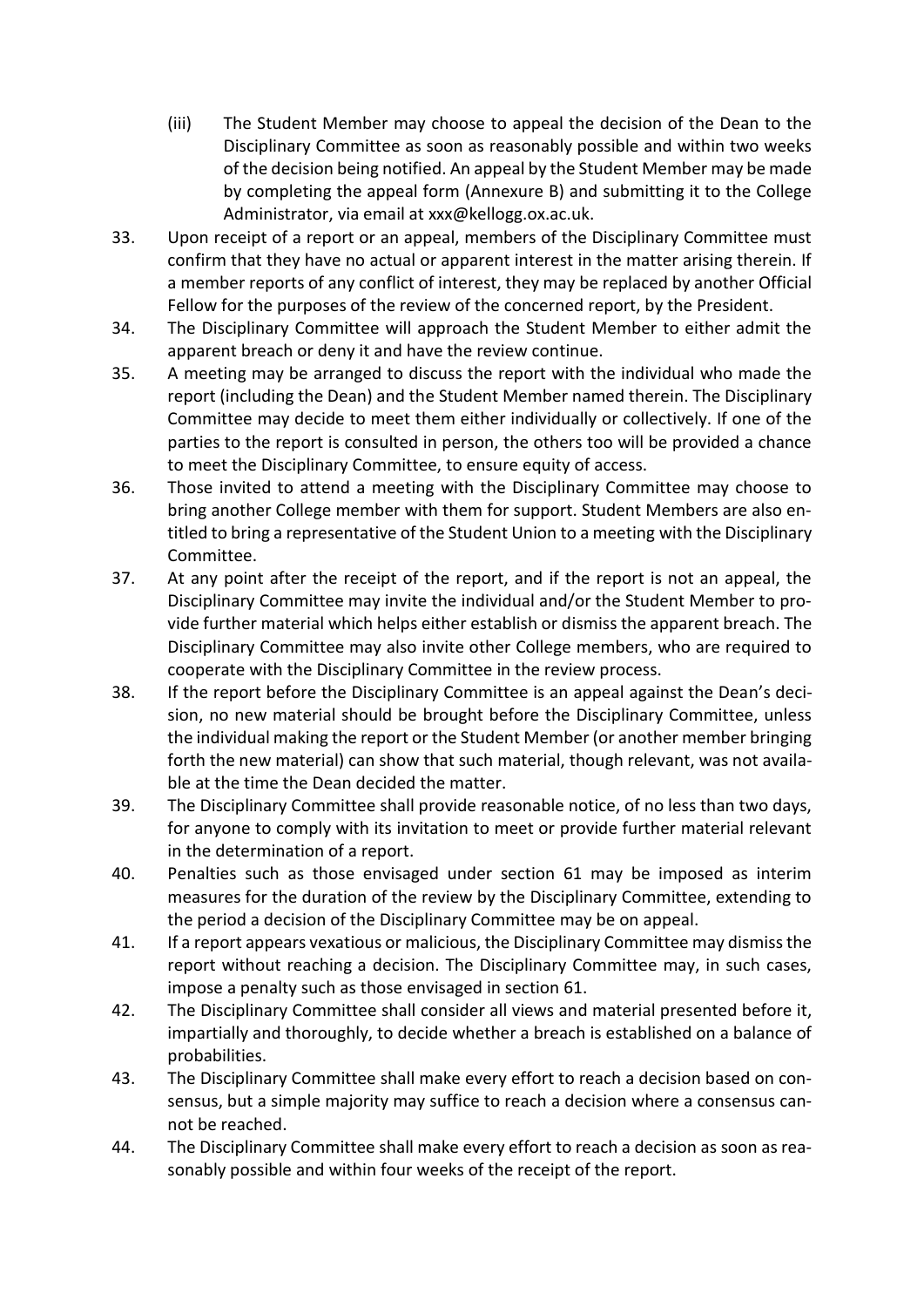- 45. The Disciplinary Committee shall record its decision by completing the outcome form (Annexure C). The decision will be conveyed to the individual who made the report as well as the Student Member. If a breach is established, a record of the decision will be kept on the file of the Student Member for such duration as they are a member of the College. It will be destroyed thereafter.
- 46. Subject to a right of appeal, any decision of the Disciplinary Committee shall be final and binding on the Student Member.

### **Appeals Committee**

- 47. A Student Member may appeal the decision and/or the remedy of the Disciplinary Committee within two weeks of being notified of the decision.
- 48. Appeals from the decision of the Disciplinary Committee may be made to the Appeals Committee comprising the President, an Official Fellow, and an MCR Representative. The Appeals Committee will be appointed by the President at the beginning of each academic year.
- 49. An appeal may be made by completing the appeal form (Annexure B) and submitting it to the College Administrator, via email at xxx@kellogg.ox.ac.uk. The appeal must identify the grounds of challenge distinctly.
- 50. Upon receipt of the appeal, members of the Appeals Committee must confirm that they have no actual or apparent interest in the matter arising in the report. If a member reports of any conflict of interest, they may be replaced by another Official Fellow for the purposes of the review of the concerned report, by the President or the Vice-President, as required.
- 51. No new material should be brought before the Appeals Committee, unless the individual making the report or the Student Member (or another member bringing forth the new material) can show that such material, though relevant, was not available at the time the Disciplinary Committee decided the matter.
- 52. The Appeals Committee will provide reasonable notice, of no less than two days, for anyone to comply with its invitation to meet or, subject to section 51, provide further material relevant in the determination of the report.
- 53. Penalties such as those envisaged under section 61 may be imposed as interim measures for the duration of the review by the Appeals Committee.
- 54. If a report appears vexatious or malicious, the Appeals Committee may dismiss the report without reaching a decision. The Appeals Committee may, in such cases, impose a penalty such as those envisaged in section 61.
- 55. The Appeals Committee shall consider all views and material presented before it, impartially and thoroughly, to decide whether a breach is established on a balance of probabilities.
- 56. The Appeals Committee shall make every effort to reach a decision based on consensus, but a simple majority may suffice to reach a decision where a consensus cannot be reached.
- 57. The Appeals Committee shall make every effort to reach a decision as soon as reasonably possible and within four weeks of the receipt of the report.
- 58. The Appeals Committee shall record its decision by completing the outcome form (Annexure C). The decision will be conveyed to the individual who made the report as well as the Student Member. If a breach is established, a record of the decision will be kept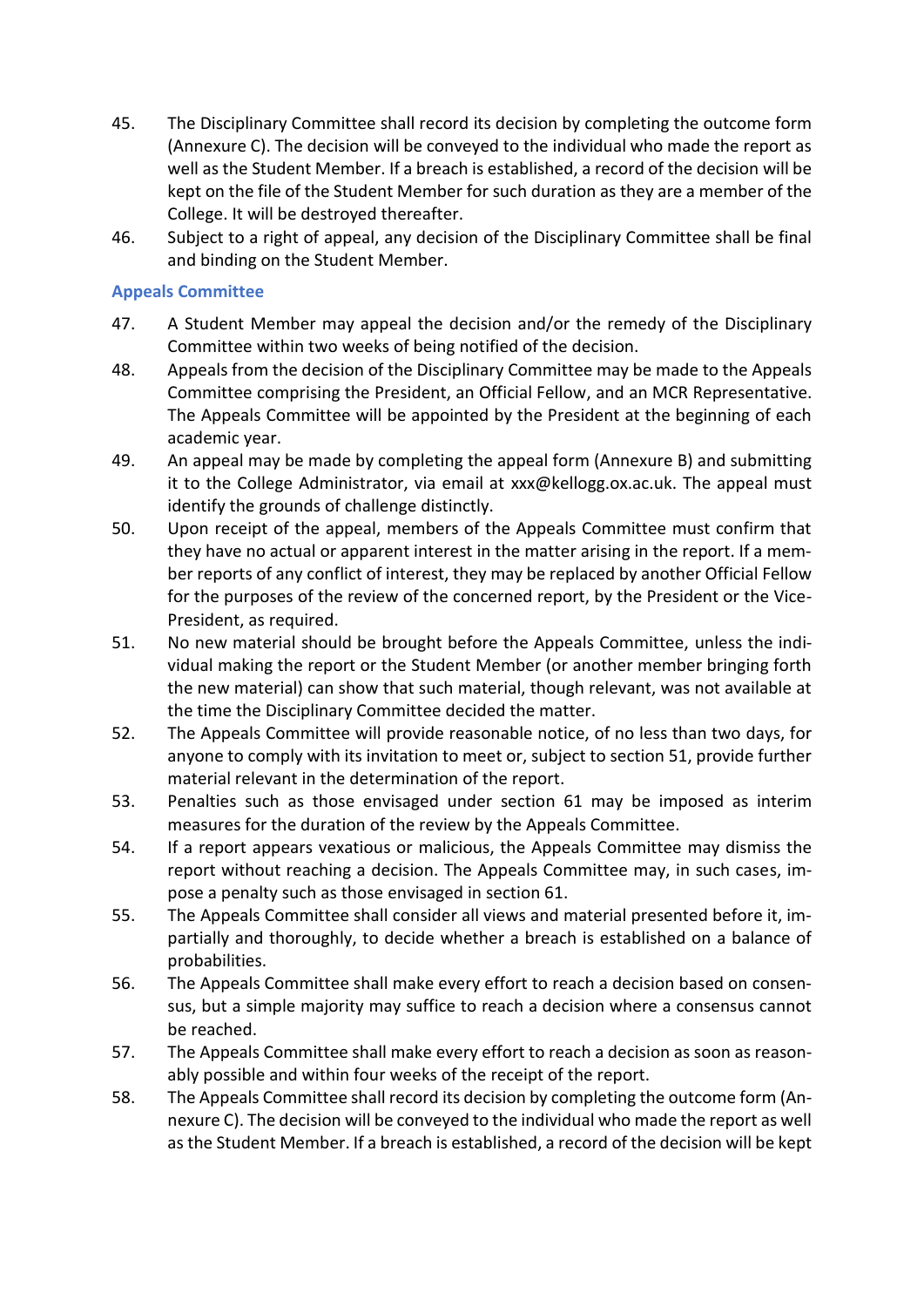on the file of the Student Member for such duration as they are a member of the College. It will be destroyed thereafter.

- 59. Any decision of the Appeals Committee shall be final and binding on the Student Member.
- 60. After all College procedures are exhausted, the Student Member may be able to appeal to the Conference of Colleges' Appeals Tribunal, and thereafter, to the Office of the Independent Adjudicator for Higher Education.

### **Remedy**

- 61. All decisions made by the Dean, the Disciplinary Committee and the Appeals Committee under this Procedure may be accompanied by a just and equitable remedy. Remedies include penalties, such as:
	- (i) Admission and apology from the Student Member for the breach;
	- (ii) Admonition and imposition of undertaking to not repeat or cease the conduct resulting in the breach;
	- (iii) College service;
	- (iv) Compensation, including fine, for any material damage or injury caused by the breach;
	- (v) Removal of any benefit or scholarship conferred by the College;
	- (vi) Restitution, by restoring the situation or thing to an earlier point before the breach;
	- (vii) Reparation, by making appropriate amends for the breach;
	- (viii) Suspension of the Student Member for a specified period from the College;
	- (ix) Removal of the Student Member from the College residence;
	- (x) Expulsion of the Student Member from the College; or
	- (xi) Structural remedies, including periodic review or formulation of guidelines or additional guidance for future cases or conduct governed by this Code.
- 62. The Dean, the Disciplinary Committee and the Appeals Committee may take into account any prior breaches established against the Student Member in awarding a remedy.
- 63. If a Student Member is disciplined by the University and for conduct in breach of College and/or University statutes or regulations, the penalty imposed by the University shall also apply in the College context, subject to a right of appeal to the Disciplinary Committee.

#### **Records**

64. The Academic Office will maintain a yearly summary of the number and kind of reports and appeals made and considered before the Dean, the Disciplinary Committee and the Appeals Committee and the decisions reached in each case, including the remedies awarded. The Dean will present this summary to the Governing Body at the end of each academic year.